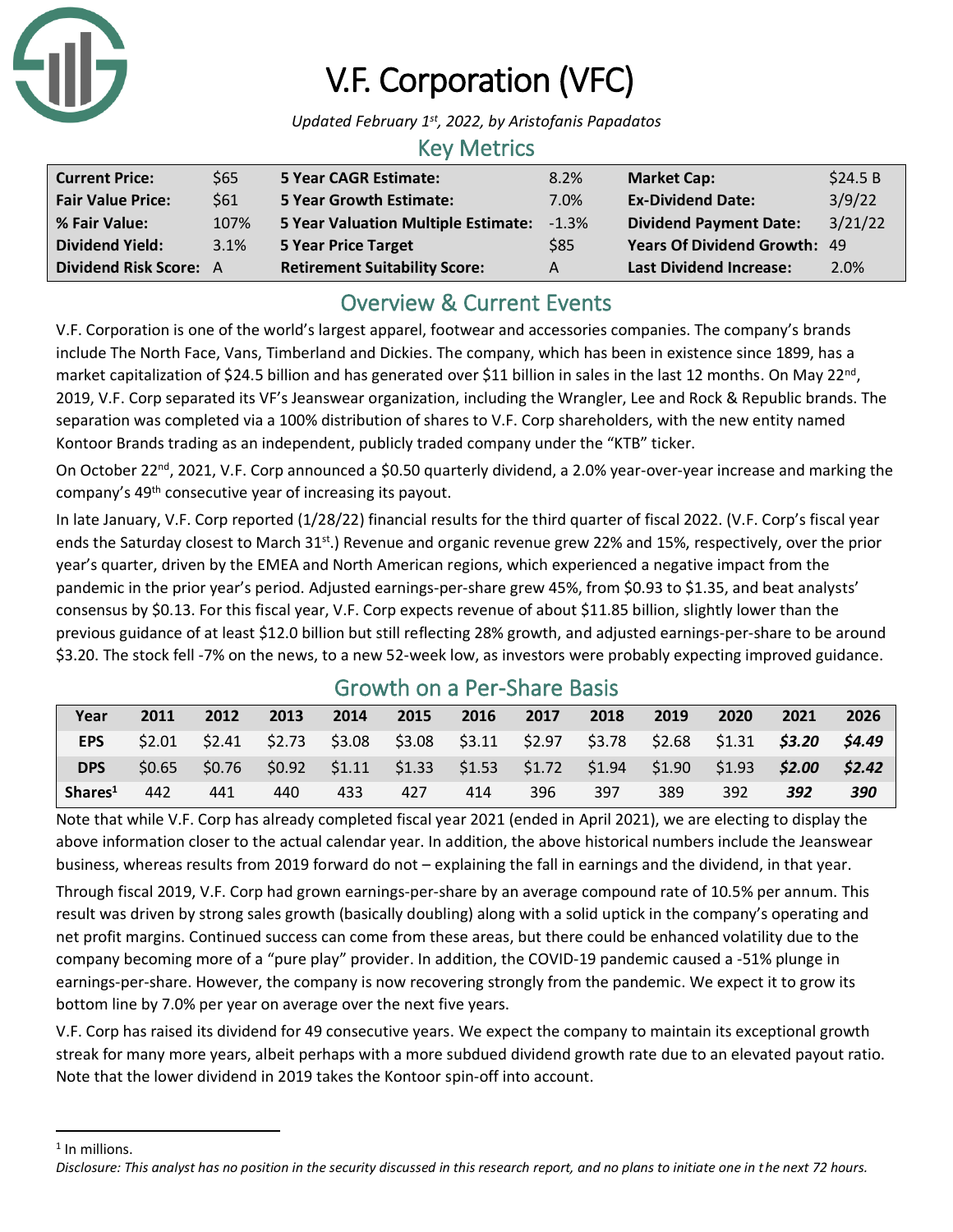

# V.F. Corporation (VFC)

*Updated February 1st, 2022, by Aristofanis Papadatos*

#### Valuation Analysis

| Year                                                                        | 2011 | 2012 |  | 2013 2014 2015 2016 2017 | 2018 | 2019 | 2020 | <b>Now</b> | 2026 |
|-----------------------------------------------------------------------------|------|------|--|--------------------------|------|------|------|------------|------|
| Avg. P/E $13.7$ $15.3$ $17.4$ $20.8$ $23.1$ $19.3$ $20.1$ $22.1$ $31.9$ --- |      |      |  |                          |      |      |      | 20.3 19.0  |      |
| Avg. Yld. 2.4% 2.1% 1.9% 1.7% 1.9% 2.5% 2.9% 2.3% 2.2% 2.7% 3.1% 2.8%       |      |      |  |                          |      |      |      |            |      |

Over the past decade shares of V.F. Corp have traded hands with an average price-to-earnings ratio of 20.4. We consider 19 times earnings as a reasonable starting point. This takes into consideration the quality of the company's earnings along with its potential growth rate, coupled against short-term demand uncertainties and the recent spin-off. The stock is now trading at a price-to-earnings ratio of 20.3. If it trades at 19 times earnings in five years, it will incur a -1.3% annualized drag in its returns.

# Safety, Quality, Competitive Advantage, & Recession Resiliency

| Year                  | 2011 | 2012 2013 2014 2015 2016 2017 2018 2019 2020 2021 2026 |  |                         |  |         |     |     |
|-----------------------|------|--------------------------------------------------------|--|-------------------------|--|---------|-----|-----|
| <b>Payout</b> 32% 32% |      | 34%                                                    |  | 36% 43% 49% 58% 51% 71% |  | N 444 N | 63% | 54% |

V.F. Corp has a competitive advantage in the way of a stable of well-known, premium brands that offer pricing power. During the last recession the company posted earnings-per-share of \$1.39, \$1.29 and \$1.61 in the 2008 through 2010 stretch, indicating the resiliency of the business. Also, of note is the company's storied dividend record. While the dividend payout ratio is moderately elevated, we expect the dividend growth streak to remain in place for many more years. We also note that the stock is currently offering a nearly 10-year high dividend yield of 3.1%. It thus offers an attractive entry point for income-oriented investors.

# Final Thoughts & Recommendation

The stock of V.F. Corp has fallen to a 52-week low lately due to slightly disappointing revenue guidance. We view the fall as extreme and expect the stock to offer an 8.2% average annual return over the next five years, stemming from 7% growth and a 3.1% dividend yield, which may be partly offset by a modest contraction of valuation. There are many things to like about the business, including strong brand names, an excellent dividend history and a solid balance sheet. The stock receives a hold rating but it is on the verge of earning a buy rating.



### Total Return Breakdown by Year

[Click here to rate and review this research report. Your feedback is important to us.](https://suredividend.typeform.com/to/S0SIkB)

*Disclosure: This analyst has no position in the security discussed in this research report, and no plans to initiate one in the next 72 hours.*